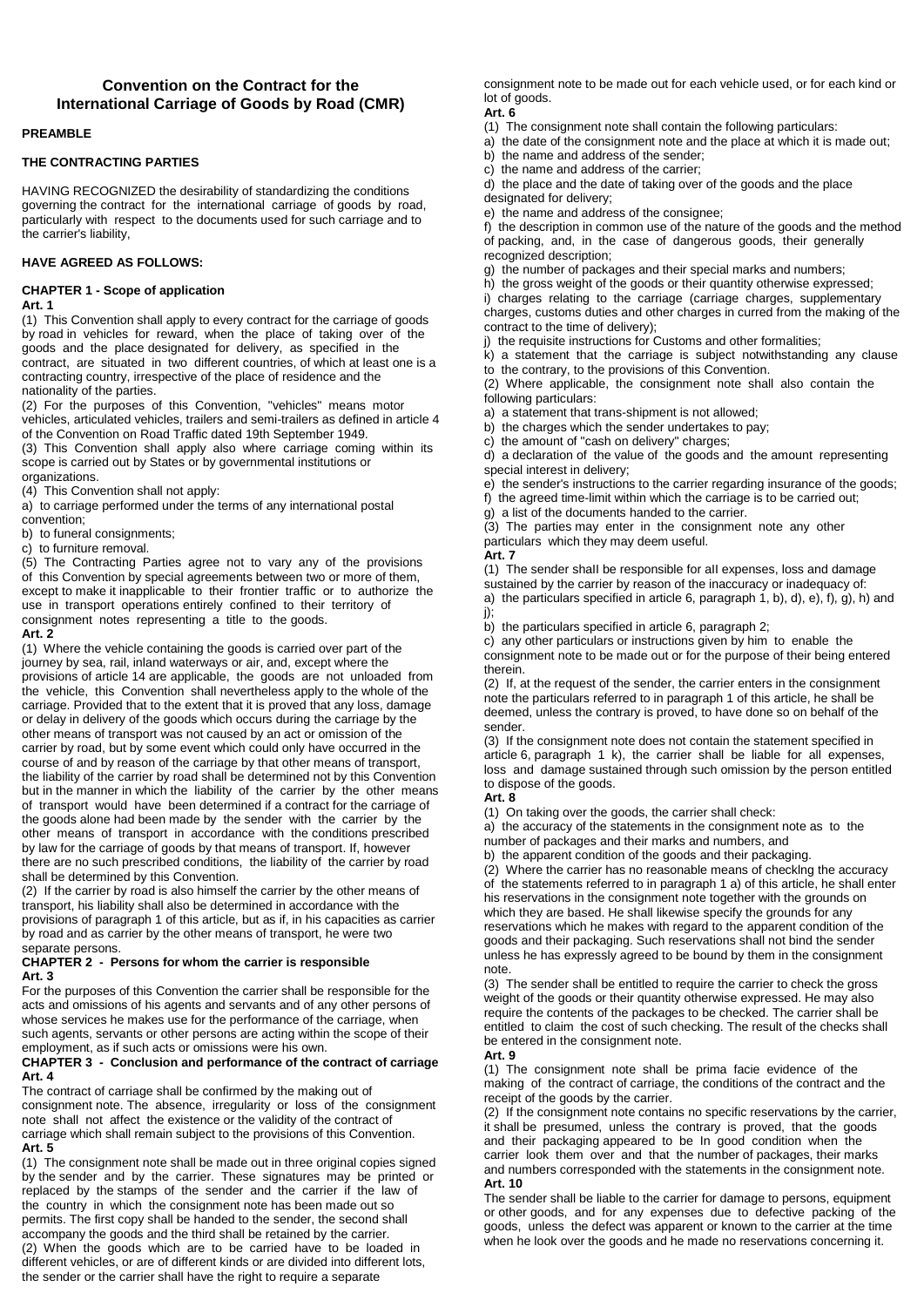# **Art. 11**

(1) For the purposes of the Customs or other formalities which have to be completed before delivery of the goods, the sender shall attach the necessary documents to the consignment note or place them at the disposal of the carrier and shall furnish him with all the Information which he requires.

(2) The carrier shall not be under any duty to enquire into either the accuracy or the adequacy of such documents and information. The sender shall be liable to the carrier for any damage caused by the absence, inadequacy or irregularity of such documents and information, except in the case of some wrongful act or neglect on the part of the carrier.

(3) The liability of the carrier for the consequences arising from the loss or incorrect use of the documents specified in and accompanying the consignment note or deposited with the carrier shall be that of an agent, provided that the compensation payable by the carrier shall not exceed that payable in the event of loss of the goods.

# **Art.12**

(1) The sender has the right to dispose of the goods, in particular by asking the carrier to stop the goods in transit, to change the place at which delivery is to take place or to deliver the goods to a consignee other than the consignee indicated in the consignment note.

(2) This right shall cease to exist when the second copy of the consignment note is handed to the consignee or when the consignee exercises his right under article 13, paragraph 1; from that time onwards the carrier shall obey the orders of the consignee.

(3) The consignee shall, however, have the right of disposal from the time when the consignment note is drawn up, if the sender makes an entry to that effect in the consignment note.

(4) If in exercising his right of disposal the consignee has ordered the delivery of the goods to another person, that other person shall not be entitled to name other consignees.

(5) The exercise of the right of disposal shall be subject to the following conditions:

a) that the sender or, in the case referred to in paragraph 3 of this article, the consignee who wishes to exercise the right produces the first copy of the consignment note on which the new instructions to the carrier have been entered and indemnifies the carrier against all expenses, loss and damage involved in carrying out such instructions; b) that the carrying out of such instructions is possible at the time when the instructions reach the person who is to carry them out and does not either interfere with the normal working of the carrier's undertaking or prejudice the senders of consignees of other consignments;

c) that the instructions do not result in a division of the consignment. (6) When, by reason of the provisions of paragraph 5 b) of this article, the carrier cannot carry out the instructions which he receives, he shall immediately notify the person who gave him such instructions.

(7) A carrier who has not carried out the instructions given under the conditions provided for in this article, or who has carried them out without requiring the first copy of the consignment note to be produced, shall be liable to the person entitled to make a claim for any loss or damage caused thereby.

# **Art. 13**

(1) After arrival of the goods at the place designated for delivery, the consignee shall be entitled to require the carrier to deliver to him, against a receipt, the second copy of the consignment note and the goods. If the loss of the goods is established or if the goods have not arrived after the expiry of the period provided for in article 19, the consignee shall be entitled to enforce in his own name against the carrier any rights arising from the contract of carriage.

(2) The consignee who avails himself of the rights granted to him under paragraph 1 of this article shall pay the charges shown to be due on the consignment note, but in the event of dispute on this matter the carrier shall not be required to deliver the goods unless security has been furnished by the consignee.

# **Art. 14**

(1) If for any reason it is or becomes impossible to carry out the contract in accordance with the terms laid down in the consignment note before the goods reach the place designated for delivery, the carrier shall ask for instructions from the person entitled to dispose of the goods in accordance with the provisions of article 12.

(2) Nevertheless, if circumstances are such as to allow the carriage to be carried out under conditions differing from those laid down in the consignment note and if the carrier has been unable to obtain instructions in reasonable time from the person entitled to dispose of the goods in accordance with the provisions of article 12, he shall take such steps as seem to him to be in the best interests of the person entitled to dispose of the goods.

#### **Art. 15**

(1) Where circumstances prevent delivery of the goods after their arrival at the place designated for delivery, the carrier shall ask the sender for his instructions. If the consignee refuses the goods the sender shall be entitled to dispose of them without being obliged to produce the first copy of the consignment note.

(2) Even if he has refused the goods, the consignee may nevertheless require delivery so long as the carrier has not received instructions to the contrary from the sender.

(3) When circumstances preventing delivery of the goods arise after the consignee, in exercise of his rights under article 12, paragraph 3, has given an order for the goods to be delivered to another person, paragraphs 1 and 2 of this article shall apply as if the consi- gnee were the sender and that other person were the consignee. **Art. 16** 

(1) The carrier shall be entitled to recover the cost of his request for instructions and any expenses entailed in carrying out such instructions, unless such expenses were caused by the wrongful act or neglect of the carrier.

(2) In the cases referred to in article 14, paragraph 1, and in article 15, the carrier may immediately unload the goods for account of the person entitled to dispose of them and thereupon the carriage shall be deemed to be at an end. The carrier shall then hold the goods on behalf of the person so entitled. He may, however, entrust them to a third party, and in that case he shall not be under any liability except for the exercise of reasonable care in the choice of such third party. The charges due under the consignment note and all other expenses shall remain chargeable against the goods.

(3) The carrier may sell the goods, without awaiting instructions from the person entitled to dispose of them, if the goods are perishable or their condition warrants such a course, or when the sforage expenses would be out of proportion to the value of the goods. He may also proceed to the sale of the goods in other cases if after the expiry of a reasonable period he has not received from the person entitled to dispose of the goods instructions to the contrary which he may reasonably be required to carry out. (4) If the goods have been sold pursuant to this article, the proceeds of sale, after deduction of the expenses chargeable against the goods, shall be placed at the disposal of the person entitled to dispose of the goods. If these charges exceed the proceeds of sale, the carrier shall be entitled to the difference.

(5) The procedure in the case of sale shall be determined by the law or custom of the place where the goods are situated. **CHAPTER IV - Liability of the carrier** 

**Art. 17** 

(1) The carrier shall be liable for the total or partial loss of the goods and for damage thereto occurring between the time when he takes over the goods and the time of delivery, as well as for any delay in delivery. (2) The carrier shall however be relieved of liability if the loss, damage or delay was caused by the wrongful act or neglect of the claimant, by the instructions of the claimant given otherwise than as the result of a wrongful act or neglect on the part of the carrier, by inherent vice of the goods or through circumstances which the carrier could not avoid and the consequences of which he was unable to prevent.

(3) The carrier shall not be relieved of liability by reason of the defective condition of the vehicle used by him in order to perfom the carriage, or by reason of the wrongful act or servants of the latter.

(4) Subject to article 18, paragraphs 2 to 5, the carrier shall be relieved of liability when the loss or damage arises from the special risks inherent in one or more of the following circumstances:

a) use of open unsheeted vehicles, when their use has been expressly agreed and specified in the consignment note:

b) the lack of, or defective condition of packing in the case of goods which, by their nature, are liable to wastage or to be damaged when not packed or when not properly packed:

c) handling, loading, stowage or unloading of the goods by the sender, the consignee or persons acting on behalf of the sender or the consignee;

d) the nature of certain kinds of goods which particularly exposes them to total or partial loss or to damage, especially through breakage, rust, decay, desiccation, leakage, normal wastage, or the action of moth or vermin;

e) insufficiency or inadequacy of marks or numbers on the packages; f) the carriage of livestock.

(5) Where under this article the carrier is not under any liability in respect of same of the factors causing the loss, damage or delay, he shall only be liable to the extent that those facfors for which he is liable under this article have contributed to the loss, damage or delay.

**Art. 18** 

(1) The burden of proving that loss, damage or delay was due to one of the causes specified in article 17, paragraph 2, shall rest upon the carrier.

(2) When the carrier establishes that in the circumstances of the case, the loss or damage could be attributed to one or more of the special risks referred to in article 17, paragraph 4, it shall be presumed that it was so caused. The claimant shall however be entitled to prove that the loss or damage was not, in fact, attributable either wholly or partly to one of these risks.

(3) This presumption shall not apply in the circumstances set out in article 17, paragraph 4 a), if there has been an abnormal shortage, or a loss of any package.(4) If the carriage is performed in vehicles specially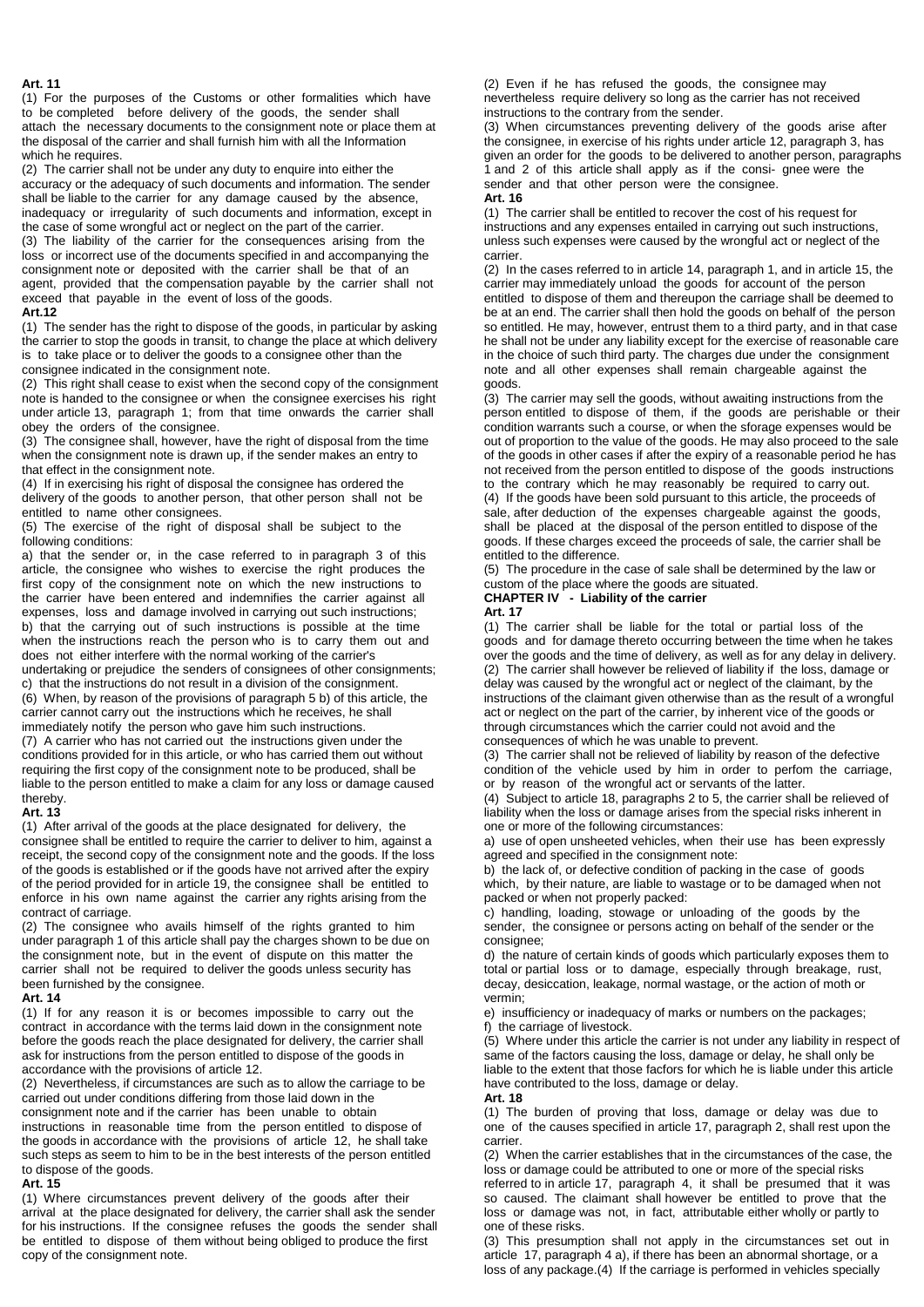equipped to protect the goods from the effects of heat, cold, variations in temperature or the humidity of the air, the carrier shall not be entitled to claim the benefit of article 17, paragraph 4 d), unless he proves that all steps incumbent on him in the circumstances with respect to the choice, maintenance and use of such equipment were taken and that he complied with any special instructions issued to him.

(5) The carrier shall not be entitled to claim the benefit of article 17, paragraph 4

f), unless he proves that all steps normally incumbent on him in the circumstances were taken and that he complied with any special instructions issued to him.

#### **Art. 19**

Delay in delivery shall be said to occur when the goods have not been delivered within the agreed time-limit or when, failing an agreed timelimit, the actual duration of the carriage having regard to the circumstances of the case, and in particular, in the case of partial loads, the time required for making up a complete load in the normal way, exceeds the time it would be reasonable to allow a diligent carrier.

#### **Art. 20**

(1) The fact that goods have not been delivered within thirty days following the expiry of the agreed time-limit, or if there is no agreed time-limit, within sixty days from the time when the carrier look over the goods, shall be conclusive evidence of the loss of the goods, and the person entitled to make a claim may thereupon treat them as lost. (2) The person so entitled may, on receipt of compensation for the missing

goods, request in writing that he shall be notified immediately should the goods be recovered in the course of the year following the payment of compensation. He shall be given a written acknowledgement of such request.

(3) Within the thirty days following receipt of such notification, the person entitled as aforesaid may require the goods to be delivered to him against payment of the charges shown to be due on the consignment note and also against refund of the compensation he received less any charges included therein but without prejudice to any claims to compensation for delay in delivery under article 23 and, where applicable, article 26.

(4) In the absence of the request mentioned in paragraph 2 or of any instructions given within the period of thirty days specified in paragraph 3, or if the goods are not recovered until more than one year after the payment of compensation, the carrier shall be entitled to deal with them in accordance with the law of the place where the goods are situated.

# **Art. 21**

Should the goods have been delivered to the consignee without collection of the "cash on delivery" charge which should have been collected by the carrier under the terms of the contract of carriage, the carrier shall be liable to the sender for compensation not ex- ceeding the amount of such charge without prejudice to his right of action against the consignee.

#### **Art. 22**

(1) When the sender hands goods of a dangerous nature to the carrier, he shall inform the carrier of the exact nature of the danger and indicate, if necessary, the precautions to be taken. If this information has not been entered in the consignment note, the burden of proving, by same other means, that the carrier knew the exact nature of the danger constituted by the carriage of the said goods shall rest upon the sender or the consignee.

(2) Goods of a dangerous nature which, in the circumstances referred to in paragraph 1 of this article, the carrier did not know were dangerous, may, at any time or place, be unloaded, destroyed or rendered harmless by the carrier without compensation; further, the sender shall be liable for all expenses, loss or damage arising out of their handing over for carriage or of their carriage.

#### **Art. 23**

(1) When, under the provisions of this Convention, a carrier is liable for compensation in respect of total or partial loss of goods, such compensation shall be calculated by reference to the value of the goods at the place and time at which they were accepted for carriage.

(2) The value of the goods shall be fixed according to the commodity exchange price or, if there is no such price, according to the current market price or, if there is no commodity exchange price or current market price, by reference to the normal value of goods of the same kind and quality.

(3) Compensation shall not, however, exceed 8,33 SZR per kilogram of gross weight short.

(4) In addition, the carriage charges, Customs duties and other charges incurred in respect of the carriage of the goods shall be refunded in full in case of total loss and in proportion to the loss sustained in case of partial loss, but no further damages shall be payable.

(5) In the case of delay, if the claimant proves that damage has resulted therefrom the carrier shall pay compensation for such damage not exceeding the carriage charges.

(6) Higher compensation may only be claimed where the value of the goods or a special interest in delivery has been declared in accordance with articles 24 and 26.

#### **Art. 24**

The sender may, against payment of a surcharge to be agreed upon, declare in the consignment note a value for the goods exceeding the limit laid down in article 23, paragraph 3, and in that case the amount of the declared value shall be substituted for that limit. **Art. 25** 

(1) In case of damage, the carrier shall be liable for the amount by which the goods have diminished in value, calculated by reference to the value of the goods fixed in accordance with article 23, paragraphs 1, 2 and 4.

(2) The compensation may not, however, exceed:

a) if the whole consignment has been damaged, the amount payable in the case of total loss;

b) if part only of the consignment has been damaged, the amount payable in the case of loss of the part affected.

**Art. 26** 

(1) The sender may, against payment of a surcharge to be agreed upon, fix the amount of a special interest in delivery in the case of loss or damage or of the agreed time-limit being exceeded, by entering such amount in the consignment note.

(2) If a declaration of a special interest in delivery has been made, compensation for the additional loss or damage proved may be claimed, up to the total amount of the interest declared, independent if of the compensation provided for in articles 23, 24 and 25.

**Art. 27** 

(1) The claimant shall be entitled to claim interest on compensation payable. Such interest, calculated at five per centum per annum, shall accrue from the date on which the claim was sent in writing to the carrier or, if no such claim has been made, from the date on which legal proceedings were instituted.

(2) When the amounts on which the calculation of the compensation is based are not expressed in the currency of the country in which payment is claimed, conversion shall be at the rate of exchange applicable on the day and at the place of payment of compensation. **Art. 28** 

(1) In cases where, under the law applicable, loss, damage or delay arising out of carriage under this Convention gives rise to an extra-contractual claim, the carrier may avail himself of the provisions of this Convention which exclude his liability or which fix or limit the compensation due. (2) In cases where the extra-contractual liability for loss damage or delay of one of the persons for whom the carrier is responsible under the terms of article 3 is in issue, such person may also avail himself of the provisions of this Convention which exclude the liability of the carrier or which fix or limit the compensation due.

# **Art. 29**

(1) The carrier shall not be entitled to avail himself of the provisions of this chapter which exclude or limit his liability or which shift the burden of proof if the damage was caused by his wilful misconduct or by such default on his part as, in accordance with the law of the court or tribunal seized of the case, is considered as equivalent to wilful misconduct.

(2) The same provision shall apply if the wilful misconduct or default is committed by the agents or servants of the carrier or by any other persons of whose services he makes use for the performance of the carriage, when such agents, servants or other persons are acting within the scope of their employment. Furthermore, in such a case such agents, servants or other persons shall not be entitled to avail themselves, with regard to their personal Iiability, of the provisions of this chapter referred to in paragraph 1.

# **CHAPTER 5 - Claims and actions Art. 30**

(1) If the consignee takes delivery of the goods without duly checking their condition with the carrier or without sending him reservations giving a general indication of the loss or damage, not later than the time of delivery in the case of apparent loss or damage, and within seven days of delivery. Sundays and public holidays excepted. In the case of loss or damage which is not apparent, the fact of his taking delivery shall be prima facie evidence that he has received the goods in the condition described in the consignment note. In the case of loss or damage which is not apparent the reservations referred to shall be made in writing. (2) When the condition of the goods has been duly checked by the consignee and the carrier, evidence contradicting the result of this checking shall only be admissible in the case of loss or damage which is not apparent and provided that the consignee has duly sent reservations in writing to the carrier within seven days, Sundays and public holidays excepted from the date of checking.

(3) No compensation shall be payable for delay in delivery unless a reservation has been sent in writing to the carrier, within twenty-one days from the time that the goods were placed at the disposal of the consignee. (4) In calculating the time-limits provided for in this article the date of delivery, or the date of checking, or the date when the goods were placed at the disposal of the consignee, as the case may be, shall not be included. (5) The carrier and the consignee shall give each other every reasonable facility for making the requisite investigations and checks.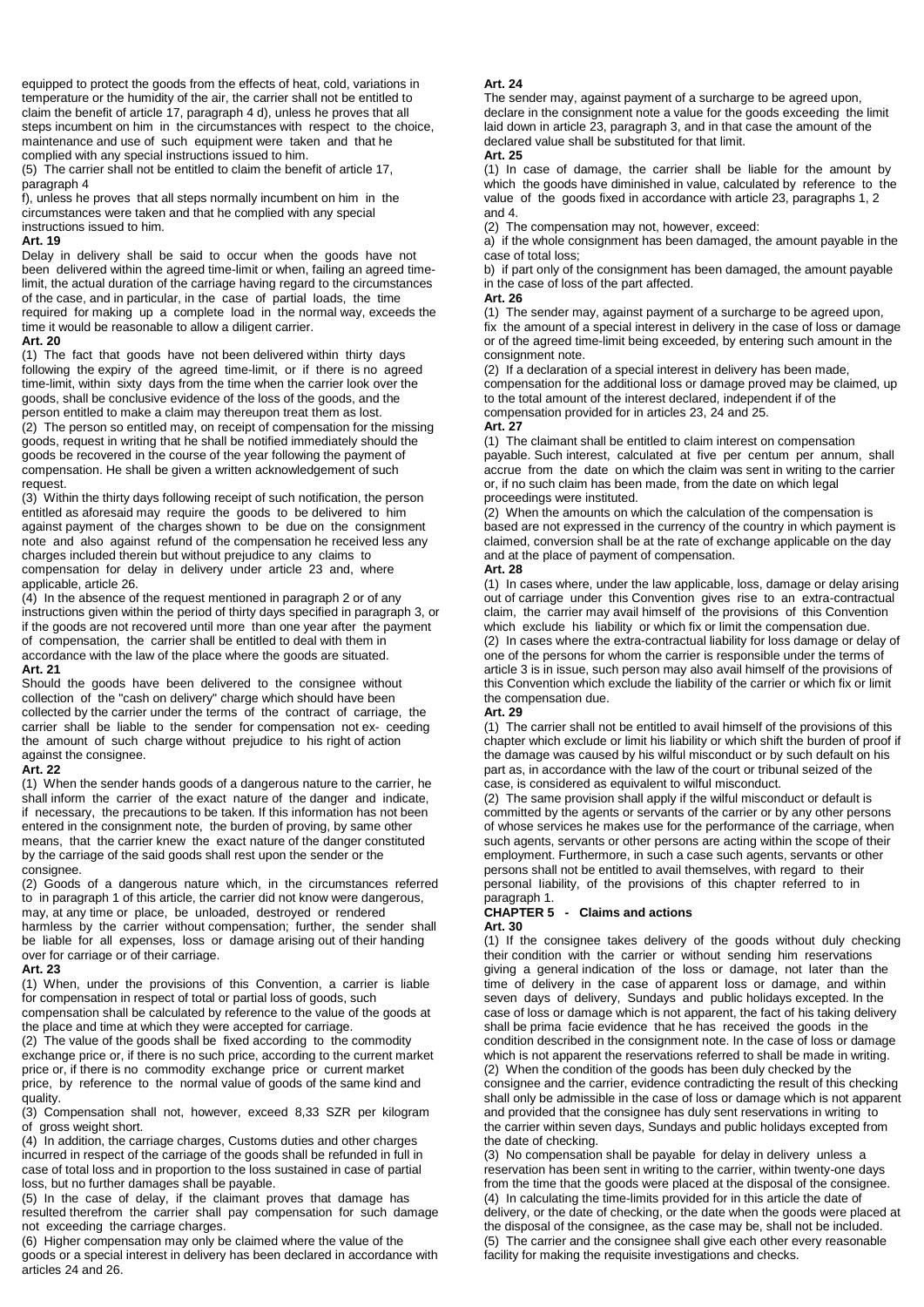# **Art. 31**

(1) In legal proceedings arising out of carriage under this Convention, the plaintiff may bring an action in any court or tribunal of a contracting country designated by agreement between the parties and, in addition, in the courts or tribunals of a country within whose territory:

a) the defendant is ordinarily resident, or has his principal place of business, or the branch or agency through which the contract of carriage was made, or

b) the place where the goods were taken over by the carrier or the place designated for delivery is situated, and in no other courts or tribunals. (2) Where in respect of a claim referred to in paragraph 1 of this article an action is pending before a court or tribunal competent under that paragraph, or where in respect of such a claim a judgment has been entered by such a court or tribunal no new action shall be started between the same parties on the same grounds unless the judgment of the court or tribunal before which the first action was brought is not enforceable in the country in which the fresh proceedings are brought.

(3) When a judgment entered by a court or tribunal of a contracting country in any such action as is referred to in paragraph 1 of thls article has become enforceable in that country, it shall also become enforceable in each of the other contracting States, as soon as the formalities required in the country concerned have been complied with. These formalities shall not permit the merits of the case to be re-opened.

(4) The provisions of paragraph 3 of this article shall apply to judgments after trial, judgments by default and settlements confirmed by an order of the court, but shall not apply to interim judgments or to awards damages, in addition to costs against a plaintiff who wholly or partly fails in his action. (5) Security for costs shall not be required in proceedings arising out of carriage under this Convention from nationals of contracting countries resident or having their place of business in one of those countries. **Art. 32** 

(1) The period of limitation for an action arising out of carriage under this Convention shall be one year. Nevertheless, in the case of wilful misconduct, or such default as in accordance with the law of the court or tribunal seized of the case, is considered as equivalent to wilful misconduct, the period of limitation shall be three years. The period of limitation shall begin to run:

a) in the case of partial loss, damage or delay in delivery, from the date of delivery;

b) in the case of total loss, from the thirtieth day after the expiry of the agreed time-limit or where there is no agreed time-limit from the sixtieth day from the date on which - the goods were taken over by the carrier; c) in all other cases, on the expiry of a period of three months after the making of the contract of carriage.

The day on which the period of limitation begins to run shall not be included in the period.

(2) A written claim shall suspend the period of limitation until such date as the carrier rejects the claim by notification in writing and returns the documents attached thereto. If a part of the claim is admitted the period of limitation shall start to run again only in respect of that part of the claim still in dispute. The burden of proof of the receipt of the claim, or of the reply and of the return of the documents, shall rest with the party relying upon these facts. The running of the period of limitation shall not be suspended by further claims having the same object.

(3) Subject to the provisions of paragraph 2 above, the extension of the period of limitation shall be governed by the law of the court of tribunal seized of the case. That law shall also govern the fresh accrual of rights of action.

(4) A right of action which has become barred by lapse of time may not be exercised by way of counter-claim or set-off.

# **Art. 33**

The contract of carriage may contain a clause conferring competence on an arbitration tribunal if the clause conferring competence on the tribunal provides that the tribunal shall apply this Convention.

# **CHAPTER 6 - Provisions relating to carriage performed by successive carriers**

#### **Art. 34**

If carriage governed by a single contract is performed by successive road carriers, each of them shall be responsible for the performance of the whole operation, the second carrier and each succeeding carrier becoming a party to the contract of carriage, under the terms of the consignment note, by reason of his acceptance of the goods and the consignment note.

# **Art. 35**

( 1) A carrier accepting the goods from a previous carrier shall give the latter a dated and signed receipt. He shall enter his name and address on the second copy of the consignment note. Where applicable, he shall enter on the second copy of the consignment note and on the receipt reservations of the kind provided for in article 8, paragraph 2. (2) The provisions of article 9 shall apply to the relations between successive carriers.

## **Art. 36**

Except in the case of a counter-claim or a set-off raised in an action concerning a claim based on the same contract of carriage, legal

proceedings in respect of liability for loss, damage or delay may only be brought against the first carrier, the last carrier or the carrier who was performing that portion of the carriage during which the event causing the loss, damage or delay occurred; an action may be brought at the same time against several of these carriers.

**Art. 37** 

A carrier who has paid compensation in compliance with the provisions of this Convention, shall be entitled to recover such compensation, together with interest thereon and all costs and expenses incurred by reason of the claim, from the other carriers who have taken part in the carriage, subject to the following provisions:

a) the carrier responsible for the loss or damage shall be solely liable for the compensation whether paid by himself or by another carrier; b) when the loss or damage has been caused by the action of two or more carriers, each of them shall pay an amount proportionate to his share of liability; should it be impossible to apportion the liability, each carrier shall be liable in proportion to the share of the payment for the carriage which is due to him;

c) if it cannot be ascertained to which carriers liability is attributable for the loss or damage, the amount of the compensation shall be apportioned between all the carriers as laid down in b) above.

#### **Art. 38**

If one of the carriers is insolvent, the share of the compensation due from him and unpaid by him shall be divided among the other carriers in proportion to the share of the payment for the carriage due to them. **Art. 39** 

(1) No carrier against whom a claim is made under article 37 and 38 shall be entitled to dispute the validity of the payment made by the carrier making the claim if the amount of the compensation was determined by judicial authority after the first mentioned carrier had been given due notice of the proceedings and afforded an opportunity of entering an appearance.

(2) A carrier wishing to take proceedings to enforce his right of recovery may make his claim before the competent court or tribunal of the country in which one of the carriers concerned is ordinarily resident, or has his principal place of business or the branch or agency through which the contract of carriage was made. All the carriers concerned may be made defendants in the same action.

(3) The provisions of article 31, paragraphs 3 and 4, shall apply to judgments entered in the proceedings referred to in articles 37 and 38. (4) The provisions of article 32 shall apply to claims between carriers. The period of limitation shall, however, begin to run either on the date of the final judicial decision fixing the amount of compensation payable under the provisions of this Convention or, if there is no such judicial decision, flom the actual date of payment.

# **Art. 40**

Carriers shall be free to agree among themselves on provisions other than those laid down in articles 37 and 38.

## **CHAPTER 7 - Nullity of stipulations contrary to the Convention Art. 41**

(1) Subject to the provisions of article 40, any stipulation which would directly or indirectly derogate from the provisions of this Convention shall be null and void. The nullity of such a stipulation shall not involve the nullity of the other provisions of the contract.

(2) In particular, a benefit of insurance in favour of the carrier or any other similar clause, or any clause shifting the burden of proof shall be null and vold.

# **CHAPTER 8 - Final provisions Art. 42**

(1) This Convention Is open for signature or accession by countries members of the Economic Commission for Europe and countries admitted to the Commission in a consultative capacity under paragraph 8 of the Commission's terms of reference.

(2) Such countries as may participate in certain activities of the Economic Commission for Europe in accordance with paragraph 11 of the Commission's terms of reference may become Contracting Parties to this Convention by acceding thereto after its entry into force.

(3) The Convention shall be open for signature until 31 August 1956 inclusive. Thereafter, it shall be open for accession.

(4) This Convention shall be ratified.

(5) Ratification or accession shall be effected by the deposit of an instrument with the Secretary-General of the United Nations.

**Art. 43** 

(1) This Convention shall come into force on the ninetieth day after five of the countries referred to in article 42, paragraph 1, have deposited their instruments of ratification or accession.

(2) For any country ratifying or acceding to it after five countries have deposited their instruments of ratification or accession, this Convention shall enter into force on the ninetieth day after the said country has deposited its instrument of ratification or accession. **Art. 44** 

(1) Any Contracting party may denounce this Convention by so notifying the Secretary-General of the Unlted Nations.